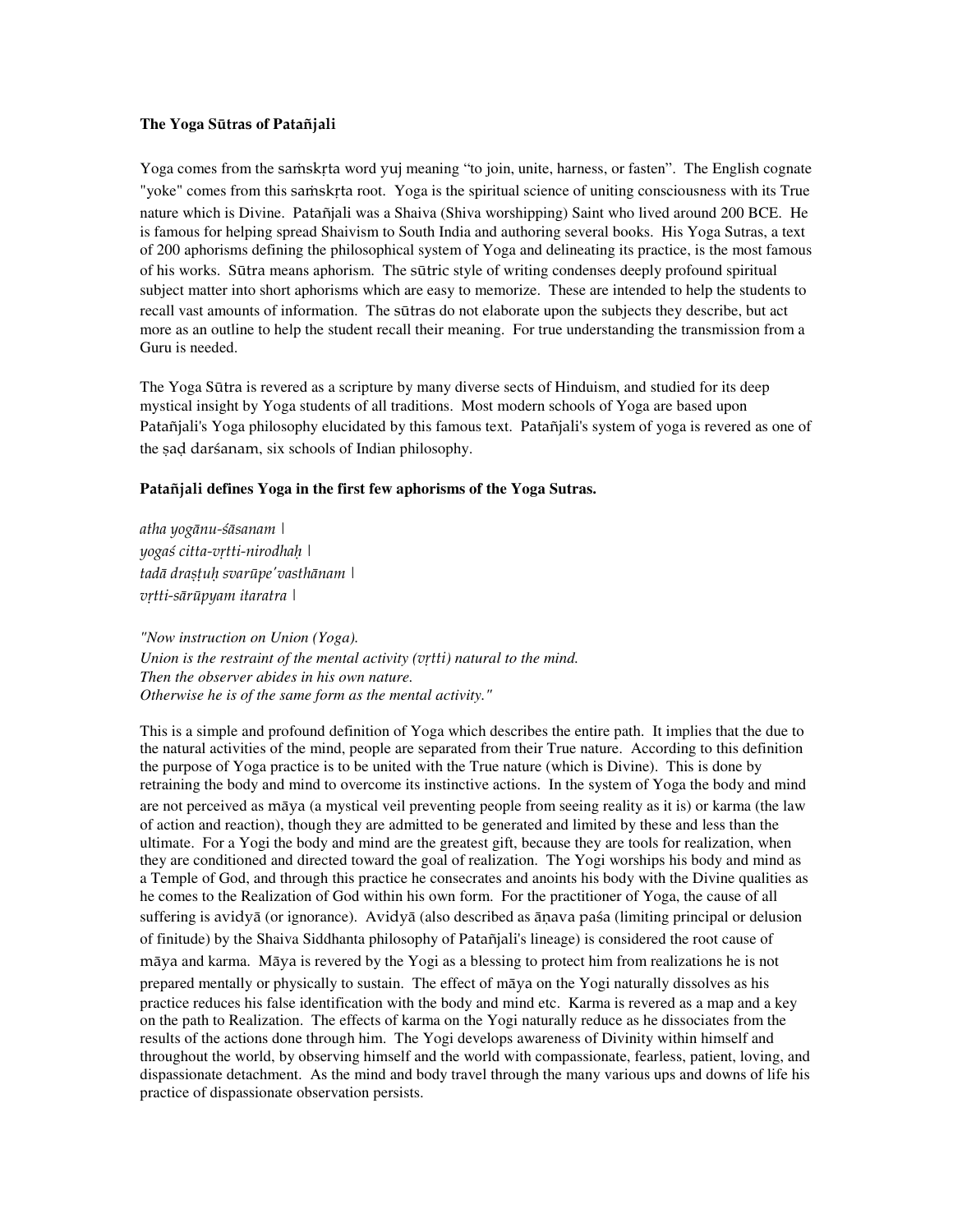Through this practice, he transcends the body and mind, and he gains sovereignty over all natural phenomena. He becomes imbued with all the Divine qualities, like omnipotence, omniscience, omnipresence etc. He becomes aware of his True self which is Divine and within all things. For him there is no other, because he experiences himself to be within all things.

așțănga yoga (Eight branch practice for union with God.

Though Pataïjali's system of Yoga is usually what is meant when people use the word Yoga, his system is sometimes refered to as astanga yoga in order to differentiate from other yogic schools of thought and practice. Patañjali's yoga is refered to as astanga yoga because it lays out eight basic practices for the spiritual seeker: yama (restraints), niyama (observances), āsana (posture), prāņāyama (breath control), pratyāhara (sensory withdrawal), dhāraṇa (contemplation), dhyāna (concentration), and samādhi (union). More about these is described bellow in the outline of the text. This is a profound system for self realization which is rooted in deep mystical understanding of the nature of the mind, God, and the universe. According to Pataïjali each of these practices is a necessary requisite for the others. Of these practices, there is great emphasis placed upon Yama and Niyama. The modern leaders of Pataïjali's sampradäya (spiritual lineage) teach that it is important to institute the practice of Yama and Niyama before any spiritual benefits will be derived from the higher practices like äsana etc. Today many people are ignorantly practicing āsana, prāņāyama, and dhyāna without the proper foundations of the preparatory practices of Yama and Niyama. They should know that this is not the tradition, and that such practice is very dangerous without the guidance of a qualified Guru. It may be possible to derive some physical and even mental benefits from such practice if there is knowledge of how to safely perform such practices. These practices will not lead toward spiritual realization, however, without the blessing and guidance of a qualified Guru and the preparatory steps of Yama and Niyama. The students of Yoga should be warned that the higher practices of Yoga (and particularly prāṇāyama and dhyānam) are extremely powerful. If they are not done with extreme care and proper guidance, they are a sure path to disease, the mental asylum, or death. The wise students of Yoga should prepare themselves for the grace of a teacher by practicing yama and niyama.

It will be interesting for the modern students of Yoga who do many äsanas and other Hatha Yoga practices (while largely ignoring each of the other limbs of the astanga Yoga system) to note that the Yoga Sutra contains one verse on äsana which says: "sthira sukham äsanam" or "Sit still in a comfortable posture."

### **Nessecity of a Guru**

The Yoga Sutras teaches that for Yoga practice to begin, a Guru is necessary in the aphorism 1.26:

### sa pūrveṣām api guruḥ kālenā navacchedāt |

# *To attain knowledge of the ancient science of Yoga a Spiritual Master must be found. This is needed for the process of Yoga to begin.*

The Sutras go on to say that the Yogi seeking a Guru with intense desire will practice the mantra om (a conjunction of the three letters A-U-M - pronounced individually) with proper knowledge of its three parts and their mystical significance. With the desire of preparing himself for the Guru, the Yogi is advised to practice this mantra. By this sacred mantra the Guru will be impelled toward the sisya (disciple). When the Guru's grace is attained, the Yogi becomes endowed with the wealth of knowledge that his Guru embodies. It is natural for the person who is bound be avidyä (ignorance) to require a Guru, because the instinctive nature is to preserve itself (that is to preserve ignorance). It is not possible for the ahankara (the ego self) to become free from its own trappings. For mokṣa (liberation) the grace of a Guru is required. People seek out qualified teachers for learning languages, mathematics, sciences, music, and arts, but these things are very easy to master. It is the most difficult thing for a person to do to realize the Self. This is why it is much more important to have a realized Guru (a teacher) for Yoga than for any other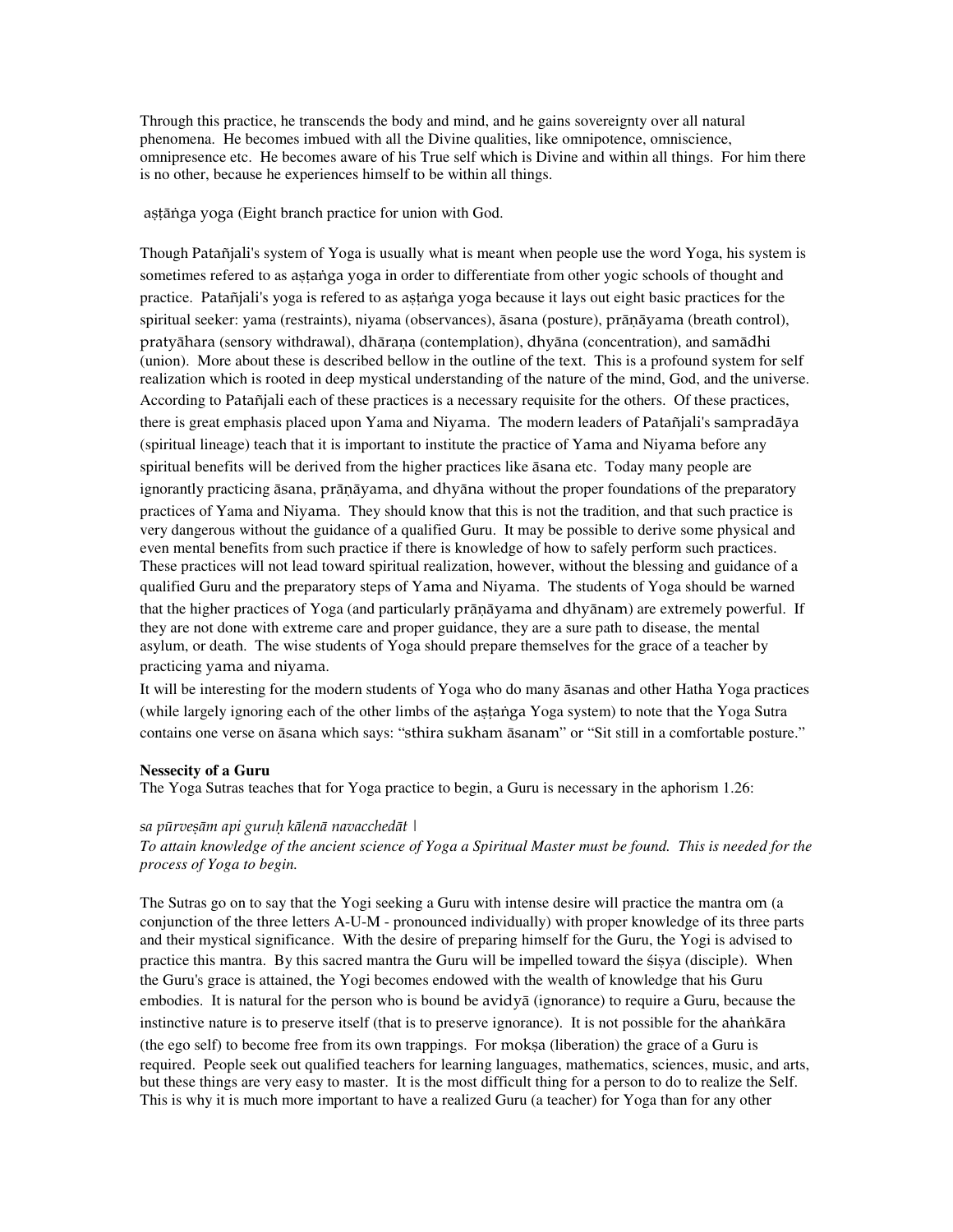study. The person who can not humble himself before the embodiment of Divine Realization (the Guru) is not truly seeking realization. He is bond by the instinctive patterns of the mind. He bows instead to his own ignorance. The patterns of his instinctive mind and his delusions of the world will lead him painfully to difficult lessons. His path to realization is slow and tedious. When the painful experiences have lead him to sufficient wisdom about the nature of the mind and actions, he too will bow before a Guru, and his practice will be empowered and enlivened by the light of Realization shining in the Guru. The Guru's very existence is a Light to spiritual seekers everywhere. May the grace of the Guru enliven the Divine spark within seekers everywhere.

# **The format of the Yoga sutras:**

The Yoga sutras is divided into four paadas (sections):

- 1) samädhi-pädaù (on union)
- 2) sädhana-pädaù (on spiritual practices)
- 3) vibhüti-pädaù (on mystical powers)
- 4) kaivalya-pädaù (on perfection)

## **These four sections are outlined bellow:**

## **1)** samädhi-pädaù **(on union).**

This section defines Yoga (as described above) as the process of restraining the instinctive habits of the mind (vrttis). It describes these mental patterns as five-fold: logical, illogical (that is faulty logic), imagination, sleep, and memory. Yoga is described as the process of retraining the mind from these instinctive habits so that direct perception of reality can be experienced. This is done by observing with detachment which is attained through practice. The necessity of a Guru is emphasized. Then the obstacles toward the Yogic conditioning of the mind are listed: these are disease, inaction, doubt, lack of motivation, laziness, mental distraction, wrong focus, instability, etc. The text is clear to state that once these obstacles are overcome that the mind becomes clear and becomes endowed with all the divine qualities. It is not limited by space or time and is its desires are fulfilled effortlessly. This transcendent state of consciousness is contrasted with the normal logic processes. It is stated that this knowledge is not attained through logic, study, or from hearing testimony; it is a direct experience, which merges the seeker with the Divine.

# **2)** sädhana-pädaù **(on spiritual practices).**

This section describes the practices for the Yoga practitioner. The disciplines of Yoga are described as austerity, study of the scriptures, and dedication of every action to the Lord. The main affliction which obstructs the Yogi in his practices is said to be ignorance (avidyä). Though ignorance is said to be the root of all afflictions, five subsequent afflictions are listed: ignorance, egoism, attachment, aversion, and clinging to the life of the body. Ultimately these all can be traced back to the avidyä.

### The aștañga yoga (eight-fold Yoga) practices is given.

# **1) 5** yamas **are described as five self restraints.**

**1a) ahimsa non violence** - (Non-violence toward self and others in thought word and deed. This avoids vegetarian diet, and requires the practitioner to respect all life. The animals, plants and even the stones and inanimate objects should be treated with compassion. Lovingly protecting all who cannot protect themselves and protecting the environment is an important part of this practice.)

**1b)** satya **- truth** (being open and honest to oneself and others. Not entering into debt, not concealing or withholding information, and not misrepresenting oneself)

**1c)** asteya - non-stealing (Not stealing or coveting the property of others. This includes not entering into debts, and honest dealings in business).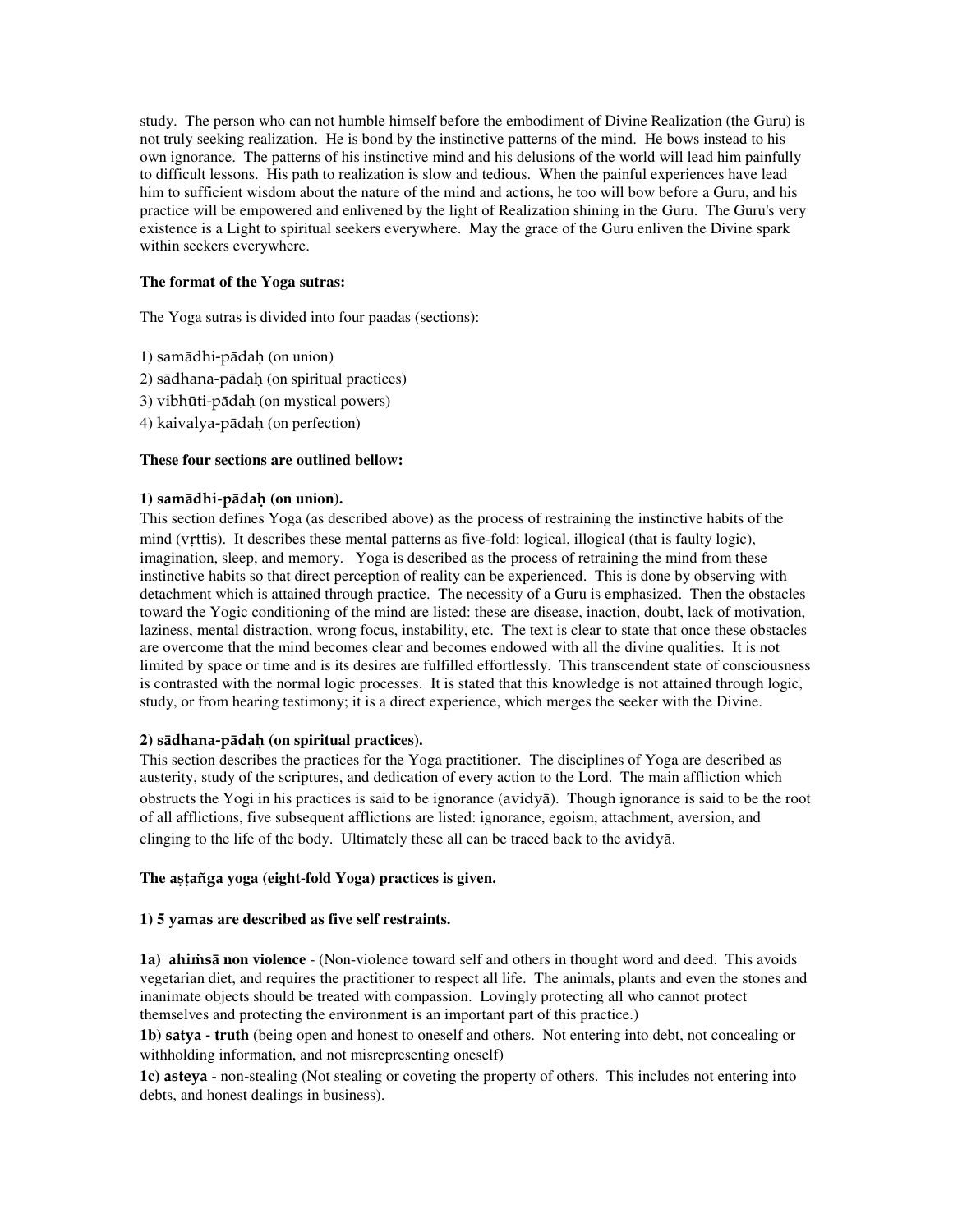**1d)** brahmacarya - Divine conduct (This means always loving and serving and giving; and never taking. This practice is often erroneously translated as celibacy, though celibacy is surely a part of this practice. It should be noted that strict abstinence is not necessarily the teaching. Sex is one of several needs of the physical body, like eating food. If a person is not capable of living without food, they should not expect that they will be capable of living a life of abstinence. Most people living in the world are not capable of a forced life of celibacy. This practice will hurt their bodies and move their consciousness away from God realization. They must reduce the guilt and shame etc. attached to their sexuality by facing their sexuality. Though the scriptures do not recommend dating, there is no moral judgment placed upon sexuality in any form. Marriage is the recommendation for happiness in life and spiritual progress. The man and wife are encouraged to continually trace the source of their unhappiness causing difficulties in the relationship to them selves. The wise know that if they do not face their own problems in the current relationship, the next will present the same unresolved difficulties. For the spiritual seeker, divorce is truly not an acceptable option. For those who are married, brahmacarya is the practice of maintaining monogamous relationship and focusing all the sexual thoughts and attention on the spouse.)

**1e)** aparigrahä - non-covetousness (This requires developing the attitude that all things are Gods. When people accept and use items, they should maintain the mental attitude that all things are temporarily entrusted to them by the Lord for the purpose of fulfilling his mission for them (this is how the Yogi views even the body and mind). They should absolutely avoid vanity, extravagance and excesses of all kinds. They should offer all gifts and praises offered to them immediately to their Guru and to the Lord.)

**2) 5** niyamas are described as five observances.

2a) **sauca** - purity (Avoiding impurity in body mind and speech)

**2b) satosa** - contentment (Seeking joy and acceptance in life. The disposition should be steady and balanced throughout the pains and pleasures of life.)

**2c)** tapas - austerities (Performing spiritual practice, austerities, sacrifice, and observing religious vows. Intense austerities should only be conducted under the guidance of a realized Guru. ).

**2d)** svadhyäya - self-reflection / scriptural study (Observing the inner state and reaction (intellectual and emotional) to experiences and other people. People should contemplate their inner nature. They should study the scriptures and meditate constantly on their meaning and how they apply to their lives). 2e) **isvara-pranidh**āna - worship / reflection on the Lord (They should remain mindful of the Lord within all things. This is achieved through püjä (rituals), prayer, and worship. This may include cleaning the Temple, serving the Guru, making flower garlands for Svämés, Gurus and the Deities in the Temple and the bhakti Yoga (devotional) practices like bhajana (devotional songs.)

**3)** äsana **(posture),** This is the practice of sitting still and comfortably for meditation. The many postures of Hatha Yoga are used to gain control over the body so that it does not become a distraction to meditation. Yogis gain mastery over their bodies. They gain control over involuntary muscles and reflexes, can slow the heart rate to a stop, and can even levitate. Though these practices are not the aim of Yoga, they can help the Yogi to gain control over the body so that it will not be an impediment to their spiritual practice. **4)** präëäyama **(breath control),** This is the practice of paying attention to the breath and calming the mind. Päna is the life force, and it is the breath; but it is also the mind. When a Yogi gains control over the mind, he gains control over all natural forces throughout the universe. The breathing exercises of Hatha yoga are employed to gain mastery over the mind, so that it is not an impediment in meditation.

**4)** pratyähara **(sensory withdrawal),** This is the practice of withdrawing the awareness from the sensory perceptions and internalizing it.

The last three limbs dhärana, dhyäna, and samädhi are described in the next section.

#### **3) vibhuuti-paadaH (on mystical powers),**

Description of the eight limbed Yoga continues: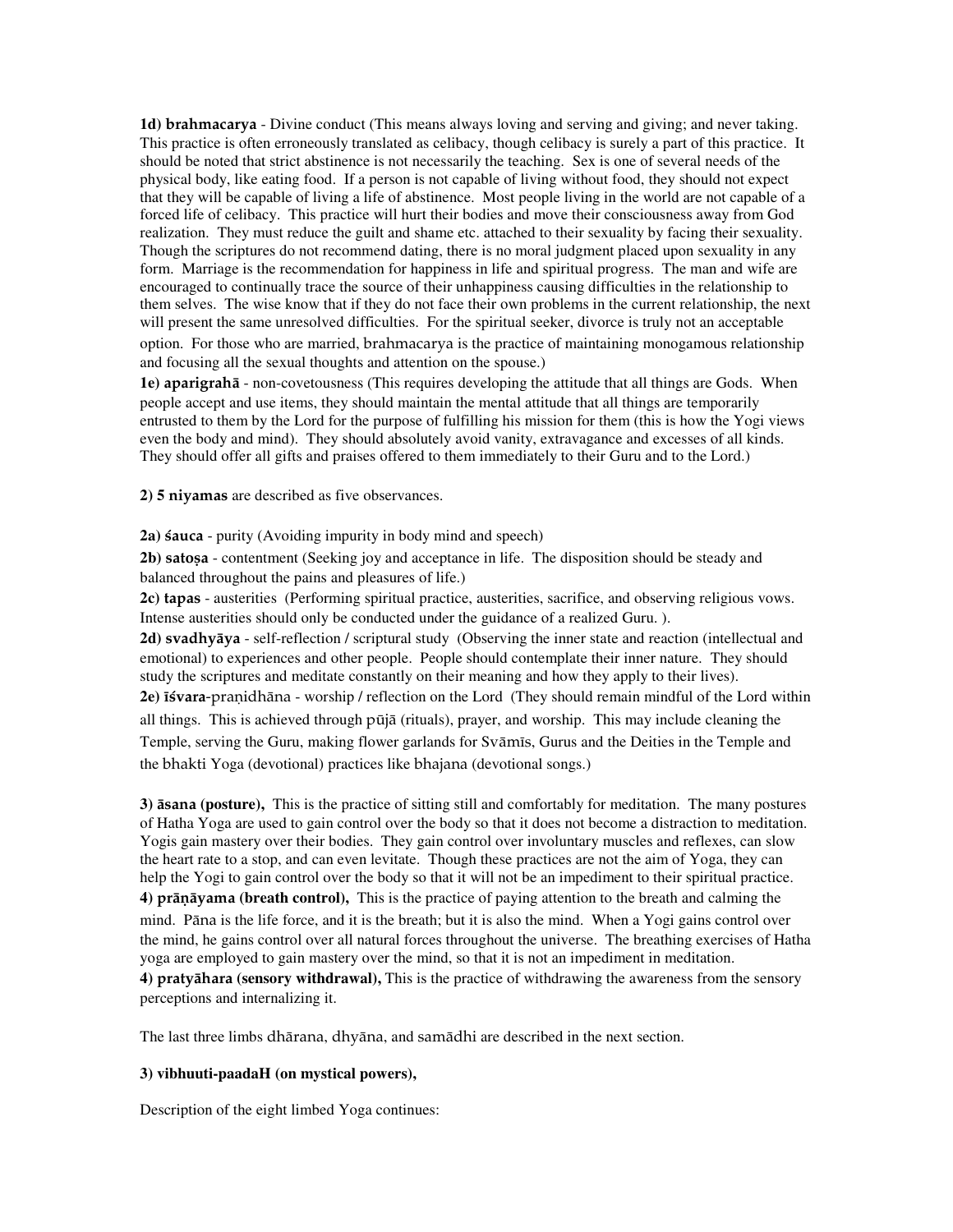**5) dhārana (contemplation),** This is the practice of centering the awareness upon a set focus. This focus should be single-pointed upon the object of focus.

**6)** dhyäna **(concentration**), When contemplation is single-pointedly focused upon one object for a moment, this is extended. This practice is called dhyäna or meditation.

**7)** samädhi **(union).** When the meditation (single pointed awareness) is extended to the point that awareness of all other things disappears, the observer ceases to exist. He merges with the observed and the process of observation. Though he does not exist, awareness remains. This awareness is transcendental and blissfully peaceful. This state of self absorption is know as samädhi.

Then the state of samädhi is described, saying that it is transcendent. It is perfect, formless, but within all forms. This section lists many meditations and the mystical powers that they will give. It says meditation on the structure language (differentiating a word, the idea represented by the word, and the actual thing) will give knowledge of all languages (human and animal etc.). It says meditating on the markings on the body will give knowledge of past lives and how the body arises from the spiritual body. These descriptions are useful because they help the Yogi to become aware of the mystical law that the body is a microcosm of the macrocosm of the universe. Many other mystical powers are mentioned like levitation, the power to become as small as an atom, large as the universe, to become invisible, to travel through space and time and to be in various places at the same time. It is certain that the Yogi who gains mastery over his body and mind has mastery over all powers in the universe. He is not bound by any natural laws, and the objects of his desire are fulfilled spontaneously and effortlessly (because he has humbled his will and it has merged with the will of God). Certainly many saints have displayed these powers. It is stated that the perfect Yogi is omniscient, omnipresent, and omnipotent (the qualities attributed to the Lord). This is because he has realized his oneness with the Lord. The Yoga students are warned against seeking these powers which are always a pitfall in the quest for God realization. If a person practices austerities duty to some humbleness, wisdom, or spiritual dispassion he must be very careful to avoid the alluring powers and realizations that will come from his practice. These are temptations which will lead back to the world of attachment, pain, and ignorance. Using such knowledge and powers toward selfish or worldly means will increase attachments and this will cause the Yogi to loose any realizations or powers gained. Powers and mystical knowledge should be kept secret, and used only for further spiritual realization. With the guidance of a realized Guru powers and mystical awareness may be used for healing and for peace for all beings. This section ends by emphasizing the importance of humbleness and desirelessness. When asked if he believed in "mind over matter" one Guru said "Yes, if you don't mind; it doesn't matter." This attitude must be maintained for the Yogi as his practice leads him to powers and mystical knowledge. If he desires to continue in his path, he must not become distracted or intrigued by the many beautiful visions and powers. He must continue the practice of focusing on the highest realization.

## **4)** kaivalya-pädaù **(on perfection).**

This section states that mystical powers may arise from birth, herbs, mantra, austerities, or deep meditative states. This sections states that the mind misunderstands itself and the objects it perceives, based upon its attachments to and judgments of those things. If an object is desired, feared, etc. the ability to view it clearly will be impaired. In actuality there is no distinction between the observer and the thing which is observed. It is stated that as the Yogi practices the release of its mental attachments to the objects of perception, they are perceived with increasing clarity based upon the level of detachment. As the judgments of the object being viewed lessen through the practice of Yoga, the differentiation dissolves. Then the viewer also dissolves into the transcendent awareness which is throughout the world, and beyond the world as its cause. This is the power of pure awareness. This is described as Truth and Freedom.

#### samskāra, vāsanā, and vrtti

samskāra "Mental impression" The imprints left on the mind from experiences (from this life or from previous lives). It is the tendency of the mind to avoid facing those impressions which are judged to be painful, just as it is the instinct of the body to retract from pain. Without a thought, the body's reflexes will pull the hand from a burning fire. In the same way, the instinctive mind will retract from "painful" emotional states, by repressing the emotions and thoughts that arise from difficult experiences. The goal of Yoga is to restrain the mind from this instinctive pattern and to redirect it toward allowing the thoughts and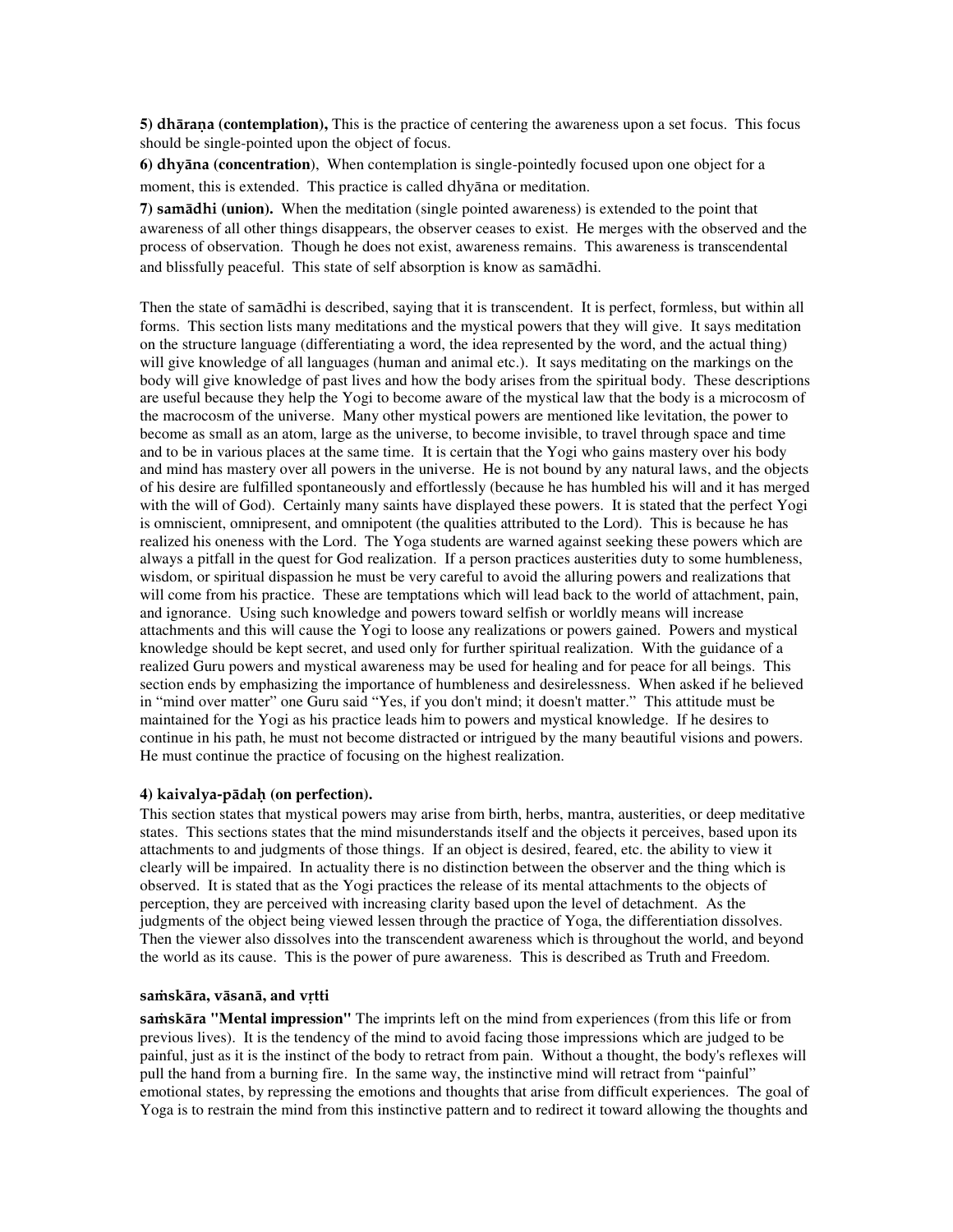feelings to exist within consciousness without judgment, attachment, desire, or aversion. When people passively view the samskāras of the mind, they are released and their power to affect the person disappears. When people do not allow the mental impressions to be processed completely through Yoga, meditation or sādhana (spiritual practice), these samskāras remain in the subconscious mind, where they accumulate to form vāsanās and vrttis.

An example would be the reaction a child may have to a teacher yelling at him and saying "You are stupid!" It is easy to imagine who a young child who has had this experience might be feeling. This is an example of a samskāra.

väsanä **"subconscious inclination"** Väsanäs are the subconscious tendencies and habit patterns which are the result of samskāras. The effect peoples state of consciousness and determine future actions. When samskāras combine within the subconscious mind vāsanās are formed. Vāsanās create our tendencies toward certain dispositions, personality traits, beliefs and habits. They are not logical because they are based upon various unrelated samskāras. The characteristics and inclinations that influence a person's personality are created by these väsnäs.

An example would be if the same child was screamed at several times by various respected teachers, each time being told "You are stupid!" If the child was unable to process the thoughts and feelings arising from these experiences the unprocessed mental impressions would remain in the subconscious mind as samskāras. In the subconscious mind, the samskāras would combine to become vāsanās. For the child these väsanäs may be illogical and unrelated to his actual experience of the world. For example, though he may be quite intelligent, he may begin to believe himself to be stupid. In addition, he may have an illogical fear of teachers which could be so intense that it makes it painful for him to go to school. From this perspective, it is obvious, that his resistance is not to teachers, but to the subconscious feelings and thoughts. To help reduce the chances of ever recalling these "painful" memories, the instinctive mind may develop an aversion to school and teachers.

It is important to recall that at this point these väsanäs are not actions but inclinations.

v<sub>rtti</sub> "Mental state and the wirlpool-like fluctuations in the mind of perceptions and thoughts. Whereas samskāras and vāsanās are tendencies; vrtti implies action. It is useful to note that in other contexts vrtti could mean "rolling down, whirlpool, practice, working, or activity." The natural condition processes of the mind are called by Yoga as vrttis and the goal of Yoga is to retrain the mind from these instinctive patterns." When the various samskāras and vāsanās intermingle and act within the subconscious mind conscious beliefs and instinctive actions called vrttis are the result. rttis are actions, beliefs, habits of conduct, and state of mind. Because vrttis result from the subconscious samskāras and vāsanas though there will be a certain unconscious (instinctive) nature to them. Though a person may be aware he is acting or believing a certain thing, he will not always be aware of the subconscious motivations for these actions and beliefs. When the unprocessed, unconscious samskāras and vāsanās lead to instinctive action, the result is vrtti. The goal of Yoga, as described in the Yoga Sutras 1.2 is to restrain (nirodha) this mental activity (citta vrtti).

An example of vrtti would be if our school boy began to skip his classes and tell people he is stupid. He may act as if he is stupid. Though he is not stupid, it may be too difficult for him to try to gain the approval of his teachers because of the false perceptions in his mind. If one teacher who recognized his actual potential said to this boy, "You are very smart. You should study hard and become a doctor," this child will respond instinctively due to the samskaras and väsanäs influencing the belief that he is too stupid. If the child screams, "Shut up old man! I don't want to be a doctor!" this is a good example of a vrtti. People should be careful to understand the motivation for such beliefs and actions. If there is understanding of the motivation for such actions, it will be easy to have love and compassion for all people. For this child, it is very difficult to even consider the possibility of becoming a doctor, because it would require a change of his beliefs about himself. In order to change these beliefs, it would be necessary for him to face the "painful" samskāras and vāsanās which have formed the belief. His nature instinctively protects him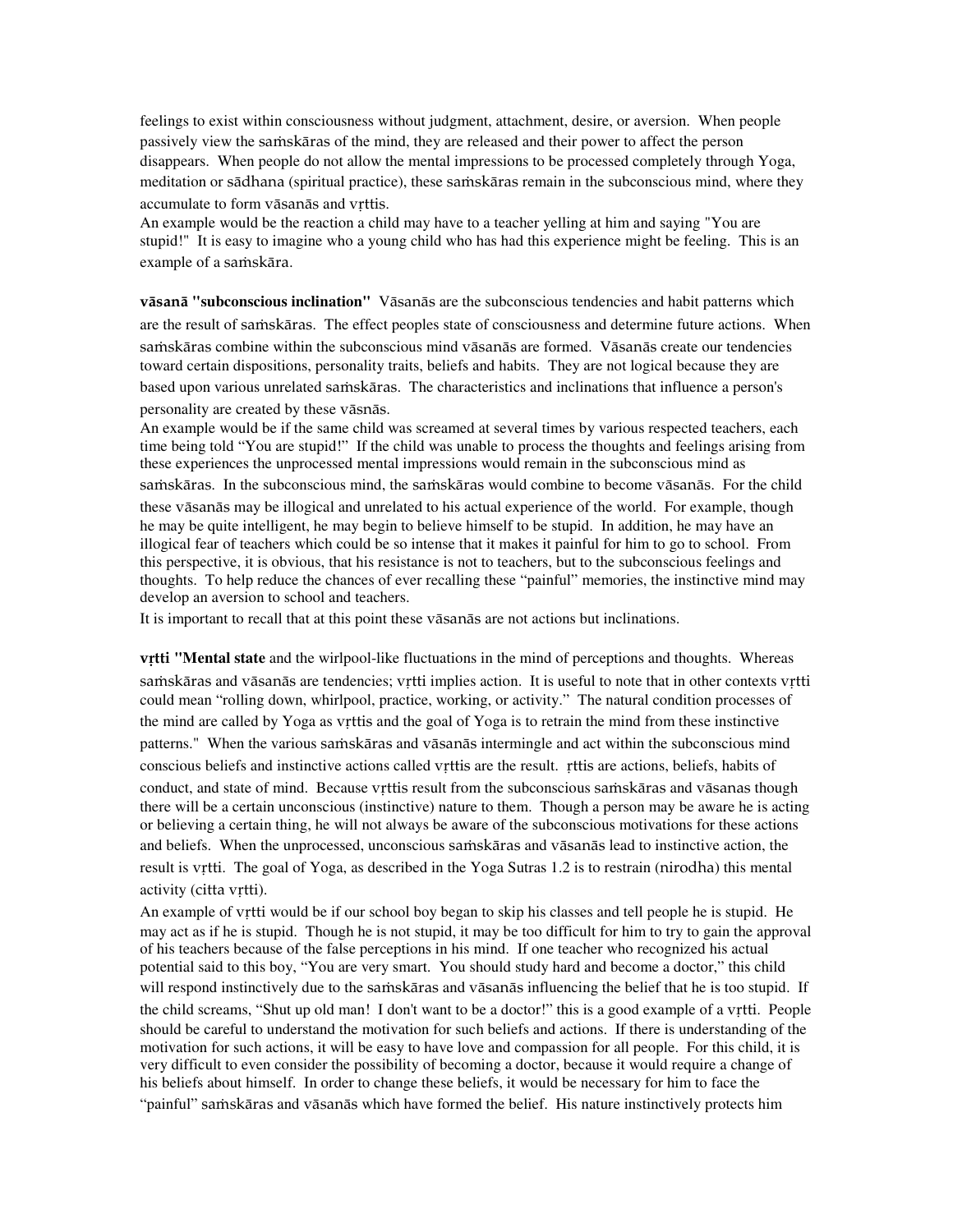from the "painful" experiences by attacking anything that threatens to reveal his repressed past. To release these patterns and to become capable of better things in life, this boy must develop the courage to face his emotions and thoughts (väsanäs). It is important for him to have love and support.

## **Love and Fear and samskäras**

All of a person's actions can be traced back to the samskaras of the subconscious mind. The instinctive avoidance of these is like the instinct in wild animals. When an animal feels threatened, he will instinctively run away or attack. People instinctively act in the same way. When another person or a situation threatens to reveal to them the samskaras which they instinctively protect themselves from experiencing, the involuntary reaction will be avoidance or offense. Though people are not often conscious of such habits, they are bound to them by the samskaras in the mind. This is a fearful and painful way to live. Saints, Yogis, and Svāmījis do not live in this way. Because they have spent many hours facing the subconscious samskāras in the meditations and sādhana (spiritual practice), the power of the samskāras within their consciousness has begun to loss its grasp of them. Through facing and overcoming these subconscious thought patterns they gain power over the fearful and instinctive nature of the mind. Their actions are an expression of pure love.

### **Personality and vrttis**

Many people resist making personal efforts for Self-realization. In fact this is human nature. People protest the spiritual path saying that if they realize that there is really no duality and no separation between them and any other that they would loose individuality and that the world would become a boring place. They are being controlled by their fears as the vrttis within their minds give them orders like a tyrannical dictator. They cling to their personality flaws with superstitious reverence and viciously attack all who would suggest that they are capable of a more fearless and successful existence. They are cowards, who are passively allowing the vrttis to control and subjugate them toward illogical ends. They are associating falsely with a very limited and external aspect of who they are. They are denying themselves the opportunity to strive toward their full human potential. These people will eventually come to the path of self inquiry and Self realization. When the painful errors that the vrttis cause for them have led them toward wisdom about the nature of the instinctive mind, they will begin their practice of Yoga. There are bound by their attachments to these vrttis and prevented from happiness and the successes they desire in life by their fear to face these hidden motivators within. People have a very stupid thought that a Saint or a Yogi must live an austere life in seclusion, diligently avoiding all things which may make them happy. People vainly torment themselves in the name of religion, fasting, practicing celibacy and even performing mortification of the body. They should no that God is in all things, and that to realize God their minds must be at a state of perfect peace and acceptance of all the experiences which could cause samskaras and vrttis. There are many Self-realized Saints living in the world today. They are all very different in their character and behavior. They are surely among the most unique individuals alive. Their actions are unexpected to the people and very powerful to lead the people toward the fulfillment of all they desire. They live life fully, without fears, delusions, or impediments. The Life flows through them unhindered. Their bliss is an example and an inspiration to the people. Their very existence is a catalyst for the material and spiritual success of the people.

Patañjali's Yoga is really not a "philosophy" or intellectual description of God, so much as it is a system of practice for the spiritual aspirant to gain firsthand experience of the Divine. The knowledge of God gained through the faithful practice of Yoga is an experiential Knowing called jñāna in samskrta. jñāna is not a thought or belief but a higher Knowing that transcends the limited faculties of the mind. The practices of Yoga help the seeker to still the mind so he can differentiate himself from the thoughts and feelings. For a Yogi the mind is a tool to be used for overcoming his false attachments and Knowing his True Divine nature. Yoga does not present a Dogmatic philosophy, but instead gives the practical tools for the Realization of God, who is the ätma (True Divine Self). This realization is the actualization of the full human potential. It is the Divine purpose and eventual destiny for every soul. Patañjali describes the attributes of God very little, favoring the experiential approach of describing the deep inner states of